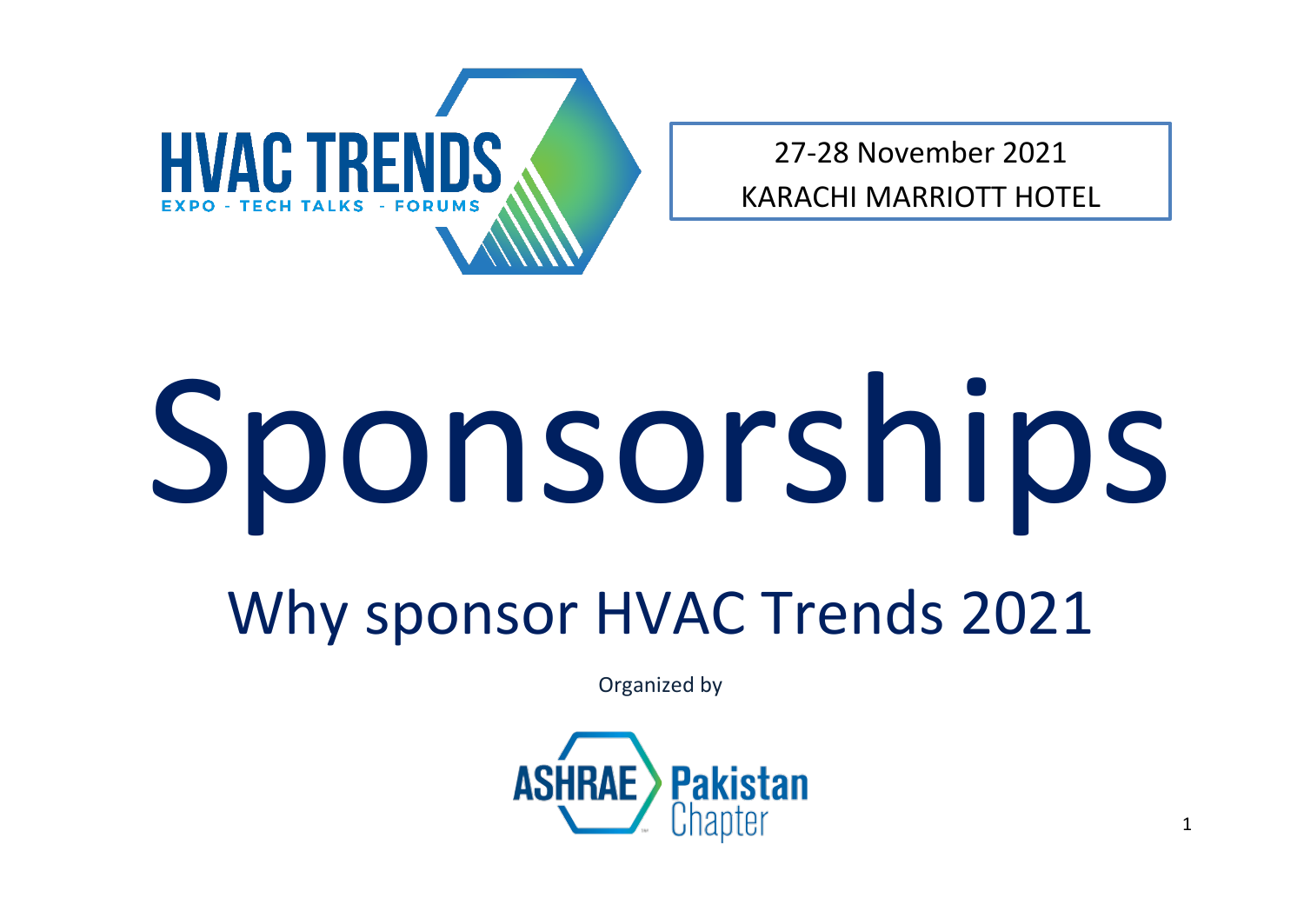#### **THE EVENT**



The HVAC Trends provides an exceptional opportunity to HVAC industry players to join with each other to share thoughts and display the latest features of HVACR innovations.

HVAC Trends is a networking platform for engineers, consultants, developers, builders and users. It focusses on technology and products that emphasize on healthy and sustainable built environment for all.

### **THE ORGANIZER**

ASHRAE Pakistan Chapter, the one of the more active chapters in RAL – Region At Large, is the organizer of HVAC Trends Expo, Tech-Talks & Forum (2021).

#### **ASHRAE**

ASHRAE (founded in 1894), is a global society advancing human well-being through sustainable technology for the built environment. The Society and its members focus on building systems, energy efficiency, indoor air quality, refrigeration and sustainability within the industry.

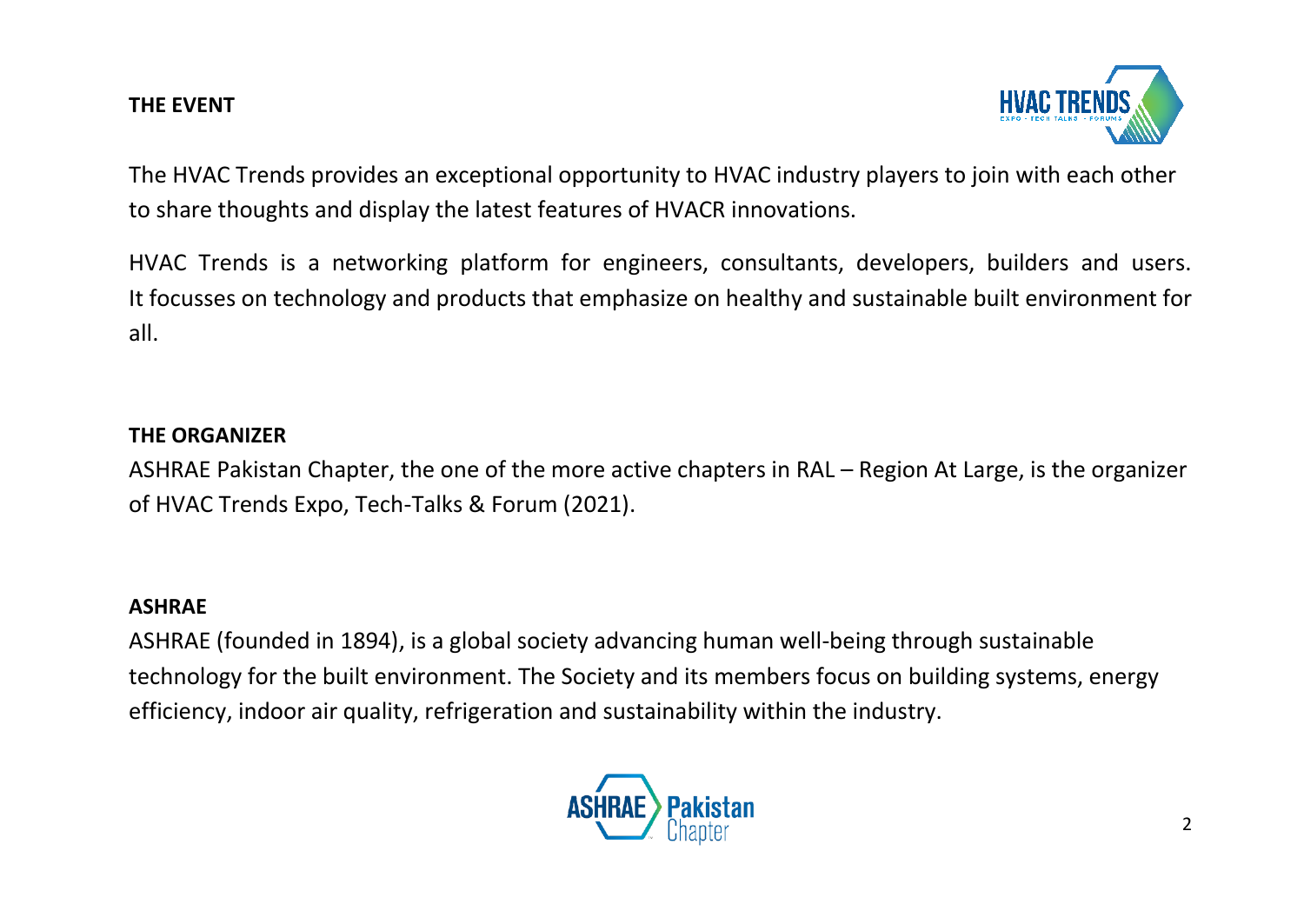

HVAC Trends 2021 is a great marketplace connecting exhibiting companies with potential customers and vice versa.

In the large crowded events it's easy for customers to get lost in the noise. Not only will our sponsorship levels help you stand out from the competition, but as your company becomes more widely recognized, sponsorship deals should begin to correlate directly with your sales growth. Like all forms of marketing, the ultimate aim of sponsorship is to increase your ROI, brand awareness & visibility to keep you ahead of your competition.

Choose from our carefully crafted packages to meet your business and marketing requirement or discuss with us your objectives to make a very personalized sponsorship package for yourself. Our marketing experts are ready to meet your every requirement to maximize your participation outcomes.

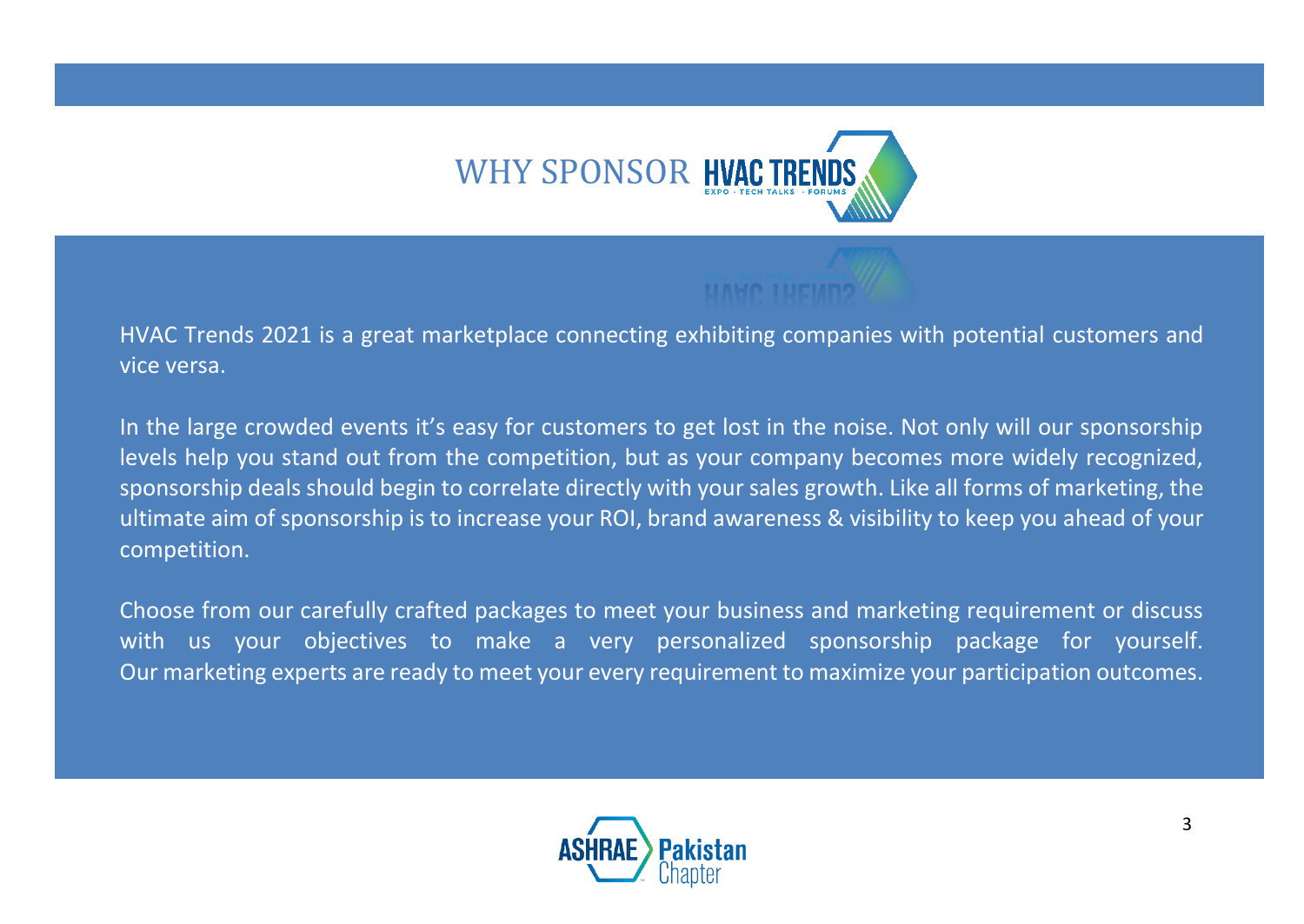

## **Let's Check who will be attending HVACR Trends 2021**

*Decisions makers from following sectors will be attending HVAC Trends 2021*

- Major Consulting Firms from Pakistan
- Top Mechanical Engineers
- Top Contractors (HVAC, Refrigeration, Mechanical, Controls)
- Famous Architects
- TOP Builders
- Wholesalers/Distributors
- Importers/Exporters
- Public Utilities
- Government Agencies
- Purchasing Departments
- Design/Build
- Facility Engineers
- Building Operations Managers
- End Users (commercial, industrial and domestic)
- Top Businessmen

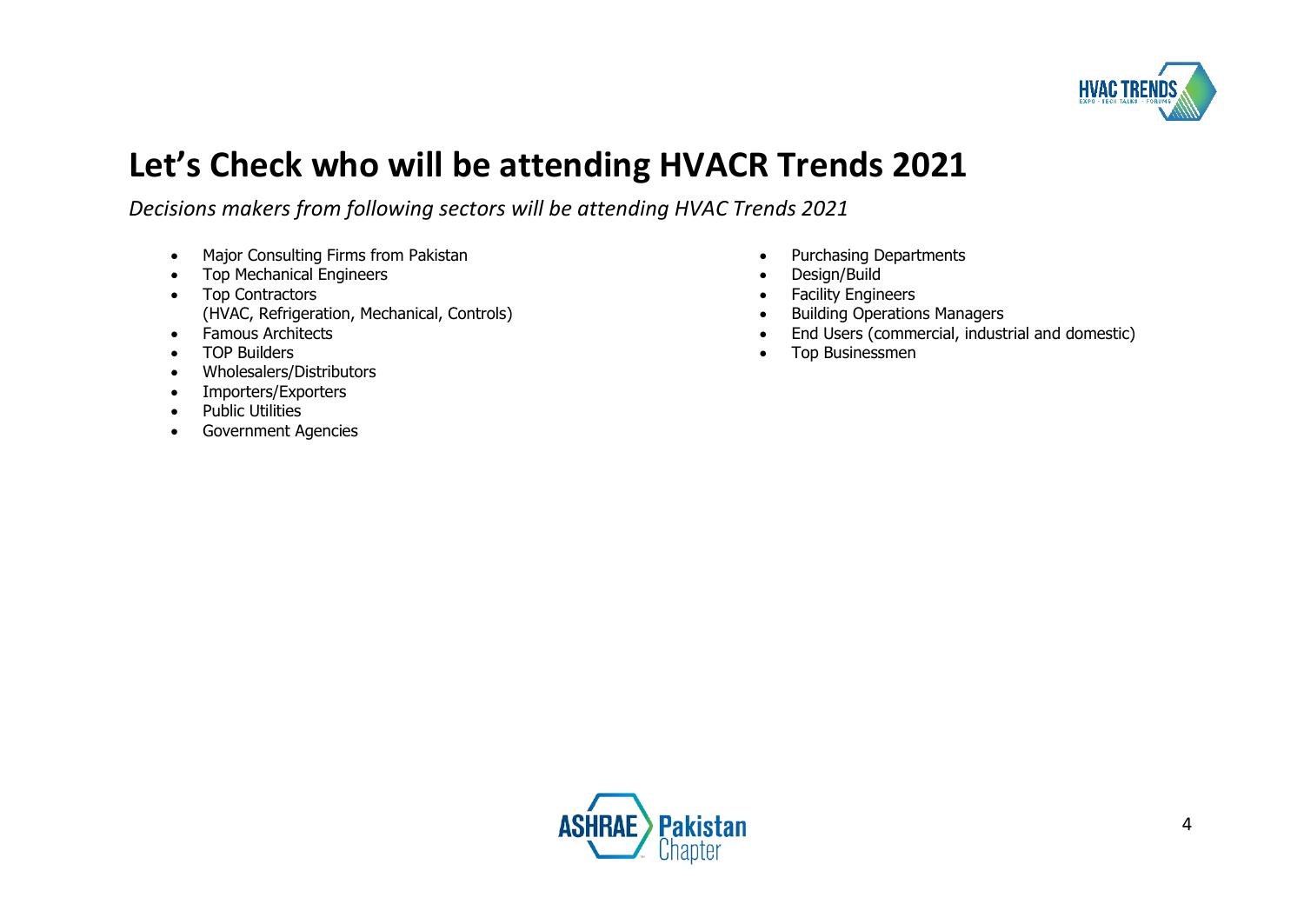## **DIAMOND Sponsor**



#### **Value: PKR 3,000,000 + Tax**

**Diamond level sponsorship offers the leading distinguishability at the event.** As a Diamond sponsor, your company will have the exposition space in the most prime location of the marquee hall. Your company will also have a banner that will be displayed at entrance of the main corridor of the exhibition hall, so that you can begin to build a brand image in the minds of visitors and other stockholders before they enter into the exhibition hall and also when they will be leaving. Your company profile video\* will be played on the large SMD Screen clearly visible from all corners of exhibition hall. Your logo will be included in all marketing and promotional material prominently with a high precedence. Your company will receive the exclusive recognition as the Diamond sponsor at the opening and closing session. Your logo will be included as the Diamond sponsor in all social media campaigns, press-releases, invitations and other media campaigns\*. In addition, Diamond sponsors CEO/Chairman will be invited to special dinner program along with the spouse. This does not limit here, see the below summary of benefits that you will exclusively receive as being the Diamond sponsors of the event:

#### **Summary of benefits**

| Allocation of 6x6 sqm stall space at the most prime locations of the                           | ٠ | VIP Dinner invitation to the CEO/Chairman of the                           |
|------------------------------------------------------------------------------------------------|---|----------------------------------------------------------------------------|
| marquee hall                                                                                   |   | company along with the spouse                                              |
| Placement of sponsor company banner at the entrance of the main<br>corridor of exhibition hall |   | Special recognition of the sponsoring company at the<br>VIP Dinner program |
| Placement of Sponsor Company Banner in the Conference Hall                                     | ٠ | Presentation of Shield of Thanks to the CEO/Chairman                       |
| Placement of Sponsor Company Banner in the Conference Hall                                     |   | of the Diamond sponsors at the Dinner                                      |
| 3 minutes company or product video commercial that will be played on                           |   | 10 complimentary registration at the conference and                        |
| the main SMD Screen clearly visible from all corners of the hall                               |   | technical sessions                                                         |
| Sponsoring company logo will be included with highest precedence at                            |   |                                                                            |
| Side banner of conference area                                                                 |   |                                                                            |
| Media wall<br>✓                                                                                |   |                                                                            |
| In all social media, other media campaigns<br>v                                                |   |                                                                            |
| In press-releases                                                                              |   |                                                                            |
| Invitation cards, brochures<br>$\checkmark$                                                    |   |                                                                            |
| On website at with hyper link to your company website                                          |   |                                                                            |
| Special recognition of sponsoring company in the opening and closing                           |   |                                                                            |
| sessions                                                                                       |   |                                                                            |

**Total No. of opportunities: Four (04)**

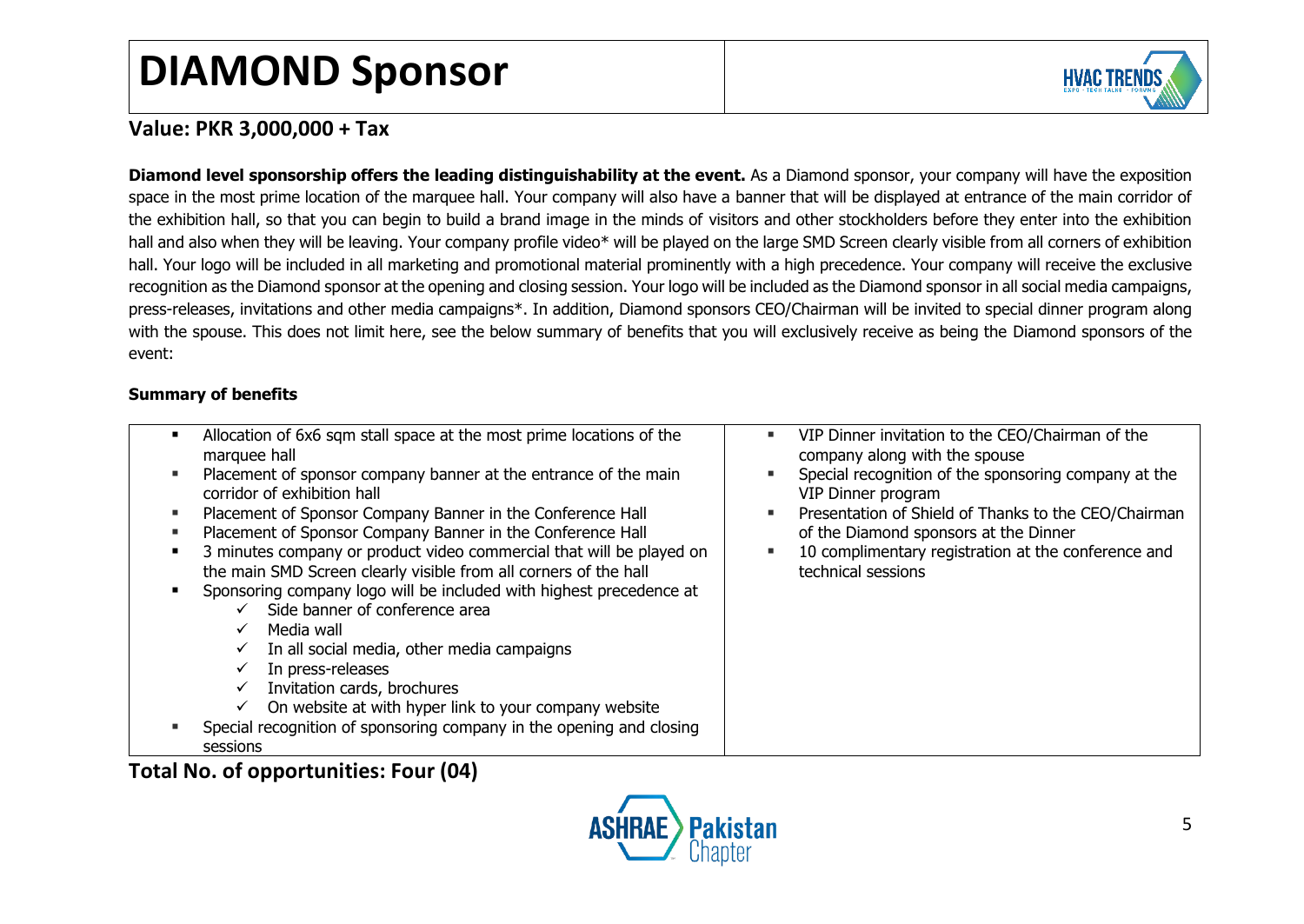## **GOLD SPONSORSHIP**



**Value: PKR 1,500,000 + Tax**

Gold level sponsorship offers the sponsoring company a great level of visibility. As a Gold sponsor, your company will have the exposition space in the foremost locations of the marquee hall. your company profile video will be played on the large SMD Screen clearly visible from all corners of exhibition hall. Your logo will be included in all marketing and promotional material noticeably with the high precedence. Your company will receive the exclusive recognition as the Gold sponsor at the opening and closing session. In addition, Gold sponsors CEO/Chairman will be invited to special dinner program along with the spouse. See the below summary of benefits that you will exclusively receive as being the Gold sponsors of the event:

#### **Summary of benefits**

| Allocation of 3x6 sqm stall space at the foremost location at the<br>entrance of the marquee hall                                                                                                                                                                                                                                                                                                                                                                                                          | VIP Dinner invitation to the CEO/Chairman of the<br>٠<br>company                                                                                     |
|------------------------------------------------------------------------------------------------------------------------------------------------------------------------------------------------------------------------------------------------------------------------------------------------------------------------------------------------------------------------------------------------------------------------------------------------------------------------------------------------------------|------------------------------------------------------------------------------------------------------------------------------------------------------|
| 3 minutes company or product video commercial that will be played on<br>the main SMD Screen clearly visible from all corners of the hall<br>Placement of Sponsor Company Banner in the Conference Hall<br>Sponsoring company logo will be included with the high precedence at<br>Side banner of conference area<br>Media wall<br>In important social media, other media campaigns<br>Invitation cards, brochures<br>$\checkmark$<br>On website at with hyper link to your company website<br>$\checkmark$ | Group recognition of the sponsoring company at the<br>VIP Dinner program<br>5 complimentary registration at the conference and<br>technical sessions |
| Special recognition of sponsoring company in the opening and closing<br>sessions                                                                                                                                                                                                                                                                                                                                                                                                                           |                                                                                                                                                      |

**Opportunities Available: Two (02) only.**

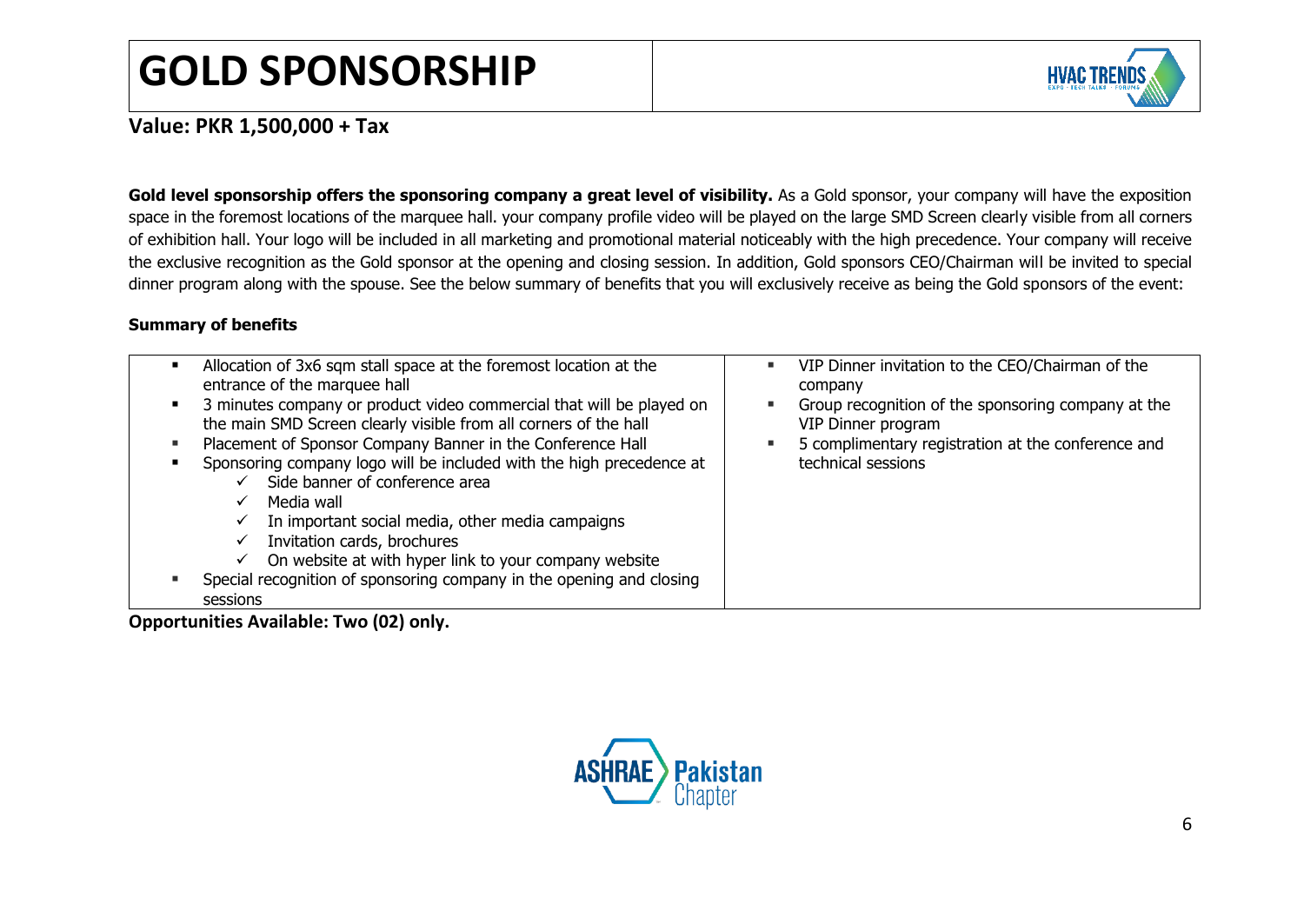## **SILVER Plus SPONSORSHIP**



#### **Value: PKR 900,000 + Tax**

**Silver Plus Sponsor will be included in the sponsors category of HVAC Trends 2021.** As a Silver Plus sponsor, your company will have the 27 SQM stand at the corners of the marquee hall. your company logo will be included in important marketing and promotional material sponsors page of the event website. Your company will receive the recognition as the silver sponsor at the opening and closing session. See the below summary of benefits that you will exclusively receive as being the Silver Plus Sponsors of the event:

#### **Summary of benefits**

| Allocation of a 27 sqm (Corner) sqm stall space at the prime corner                                                                                  | 5 complimentary registration at the conference and |
|------------------------------------------------------------------------------------------------------------------------------------------------------|----------------------------------------------------|
| locations of the marquee hall                                                                                                                        | technical sessions                                 |
| Sponsoring company logo will be included at<br>Side banner of conference area<br>Media wall<br>On website at with hyper link to your company website |                                                    |

**Total No. of opportunities: Three (03)**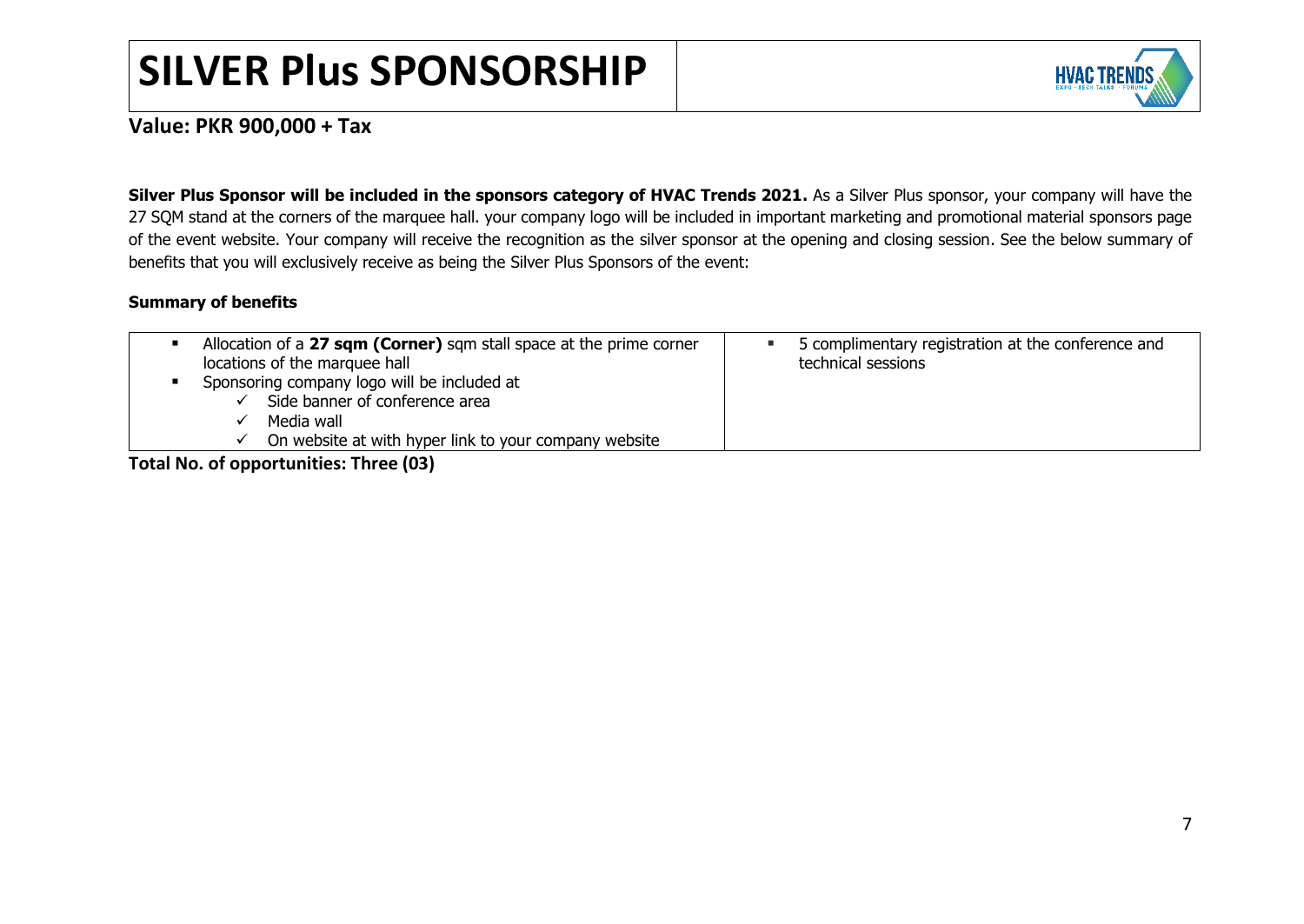## **SILVER SPONSORSHIP**



#### **Value: PKR 750,000 + Tax**

**Silver Sponsor will be included in the sponsors category of HVAC Trends 2021.** As a Silver sponsor, your company will have the exposition space at one of the main locations of the marquee hall. your company logo will be included in important marketing and promotional material sponsors page of the event website. Your company will receive the recognition as the silver sponsor at the opening and closing session. See the below summary of benefits that you will exclusively receive as being the Silver sponsors of the event:

#### **Summary of benefits**

|                                                                                                                                                                      | Allocation of a 3x6 sqm stall space at the most prime locations of the<br>marquee hall |  | 5 complimentary registration at the conference and<br>technical sessions |
|----------------------------------------------------------------------------------------------------------------------------------------------------------------------|----------------------------------------------------------------------------------------|--|--------------------------------------------------------------------------|
| Sponsoring company logo will be included at<br>Side banner of conference area<br>Media wall<br>On website at with hyper link to your company website<br>$\checkmark$ |                                                                                        |  |                                                                          |

**Total No. of opportunities: Five (05)**

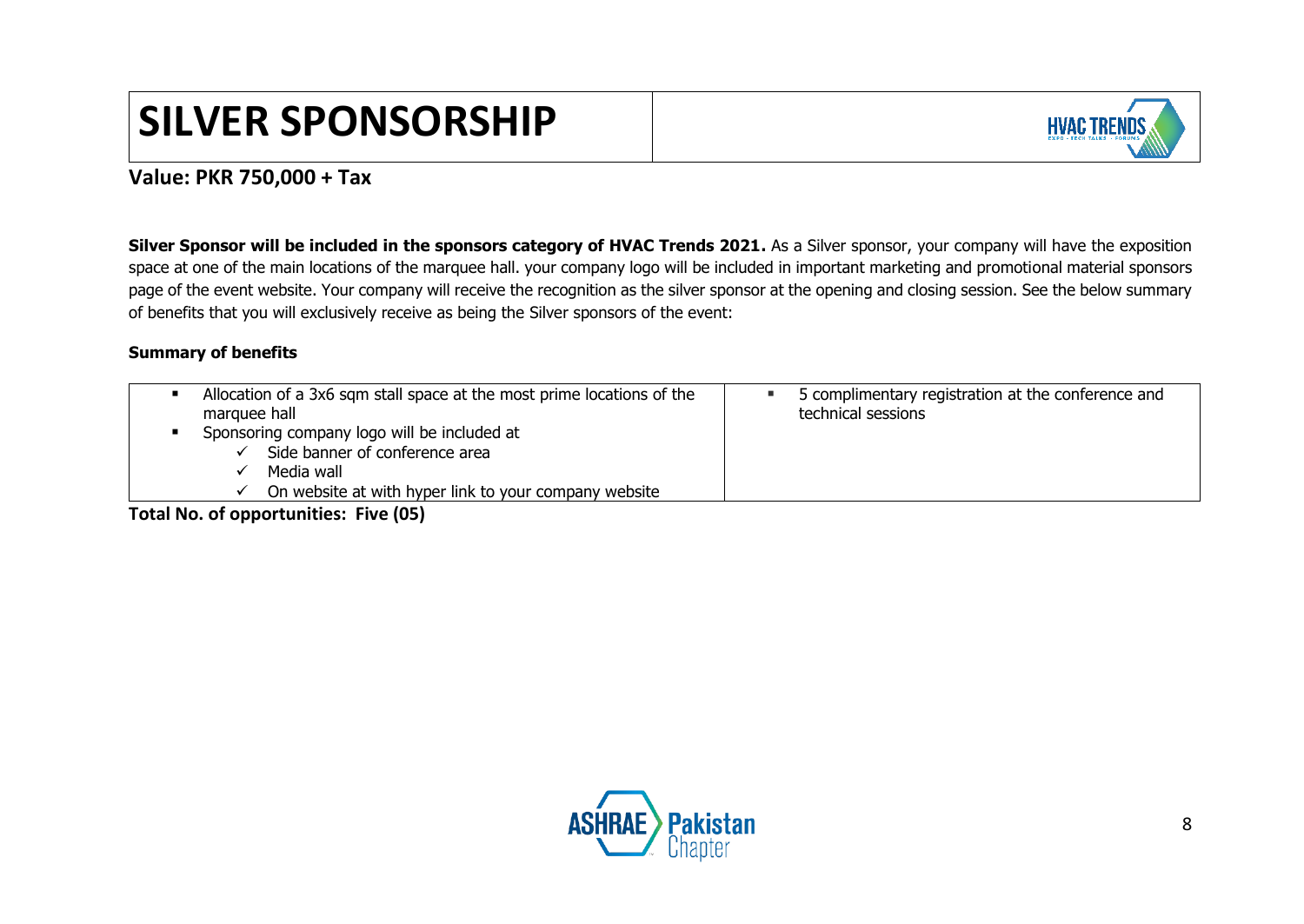## **VIP DINNER SPONSORSHIP**



#### **Value: PKR 700,000 + Tax**

**ASHRAE Pakistan Chapter is hosting VIP Dinner in honor of Engineering Consultants, HVAC Engineers, Businessmen, Architects and VIP citizens.** Choose sponsorship of VIP Dinner Program and get the matchless opportunities to network with the highly influential people, companies and organizations in HVAC and related sectors in Pakistan.

#### **Summary of benefits**

- A large advertisement banner at the dinner site
- **Exclusively placed your company logo on the Dinner invitation card**
- Sponsoring company logo will be included at
	- $\checkmark$  Media wall
	- $\checkmark$  On website at with hyper link to your company website
- Special recognition of sponsoring company in Dinner program
- 2 complimentary invitations of VIP dinner to the sponsoring company

**Opportunities Available: Exclusive (01) only.**

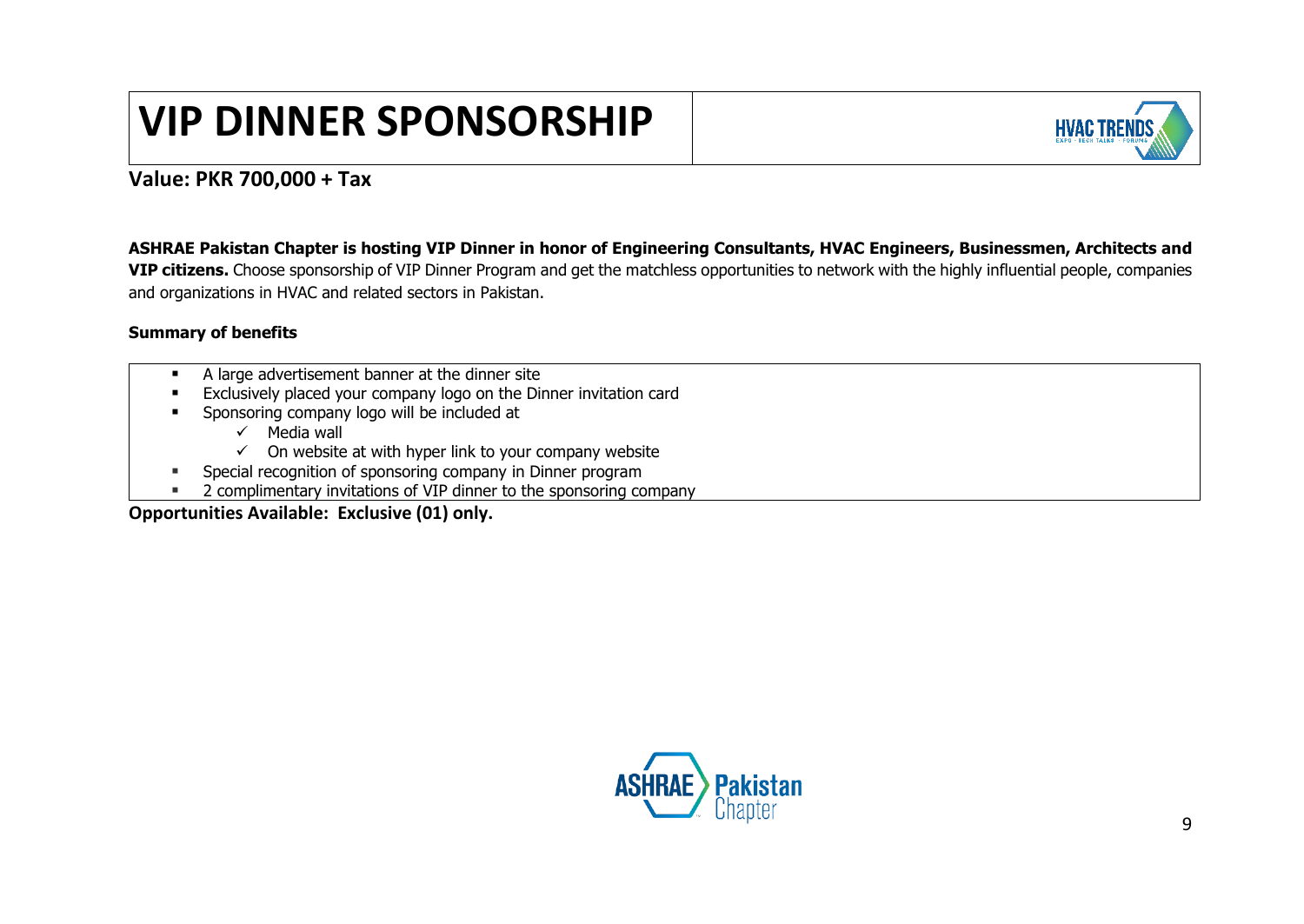## **EXHIBITORS' LUNCH SPONSORSHIP**



#### **Value: PKR 300,000 + Tax**

**ASHRAE Pakistan Chapter will host two (02) VIP Lunches in honor of Exhibitors and important dignitaries.** Choose sponsorship of Exhibitors Lunch Program and get the matchless opportunities to target the highly influential people, companies and organizations in HVAC and related sectors in Pakistan.

#### **Summary of benefits**

- A large advertisement banner at the lunch site
- **Exclusively placed your company logo on the lunch invitation**
- Sponsoring company logo will be included at
	- $\checkmark$  Media wall
	- $\checkmark$  On website at with hyper link to your company website
- Special recognition of sponsoring company during the lunch
- 2 complimentary invitations of lunch to the sponsoring company

**Opportunities Available: Three (03) only.**

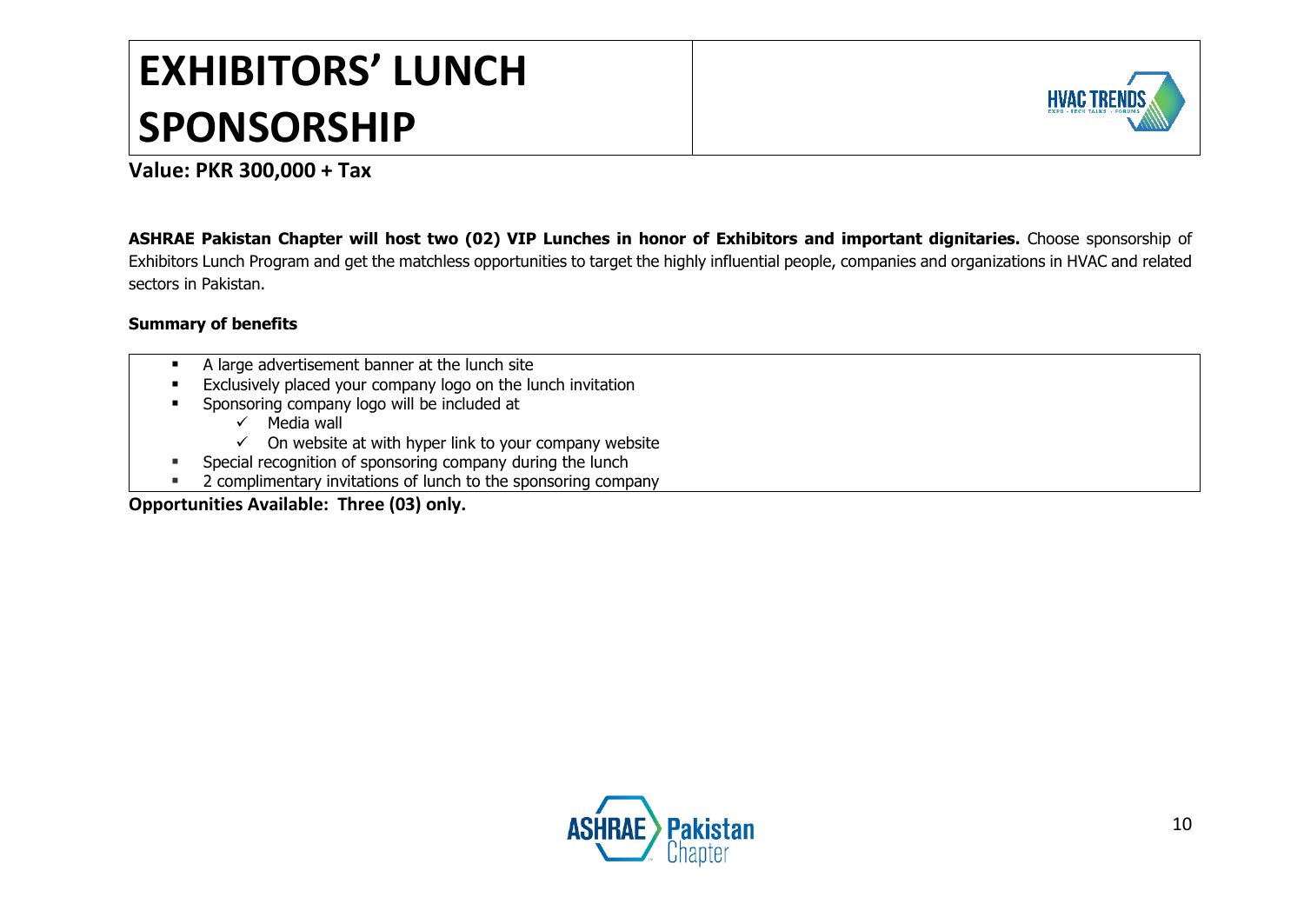

| <b>Advertisement Panel</b><br>(at Entrance Corridor) | <b>Advertisement Panel</b><br>at the Conference Venue<br>(Dampukht Hall) | <b>Standee Placement</b> | <b>Badges &amp; Lanyards</b>       |
|------------------------------------------------------|--------------------------------------------------------------------------|--------------------------|------------------------------------|
| $100,000 + Tax$                                      | $100,000 + Tax$                                                          | $30,000 + Tax$           | $300,000$ (RS.) + Tax<br>USD 3,000 |

| <b>Products Presentation</b>                   | Digital / Video Advertisement                                                                                                             |
|------------------------------------------------|-------------------------------------------------------------------------------------------------------------------------------------------|
| 20 minutes slot during the conference session. | You can play your product and company promo videos in the large SMD screen that will<br>be visible from every corner of the marquee hall. |
| <b>USD 500</b>                                 | PKR 30,000 $+$ Tax for Two Days.<br>Sponsor would provide the video before 22 Nov 2021.                                                   |

**\* All artwork and video commercials will be provided by the sponsoring company before 22 November 2021**